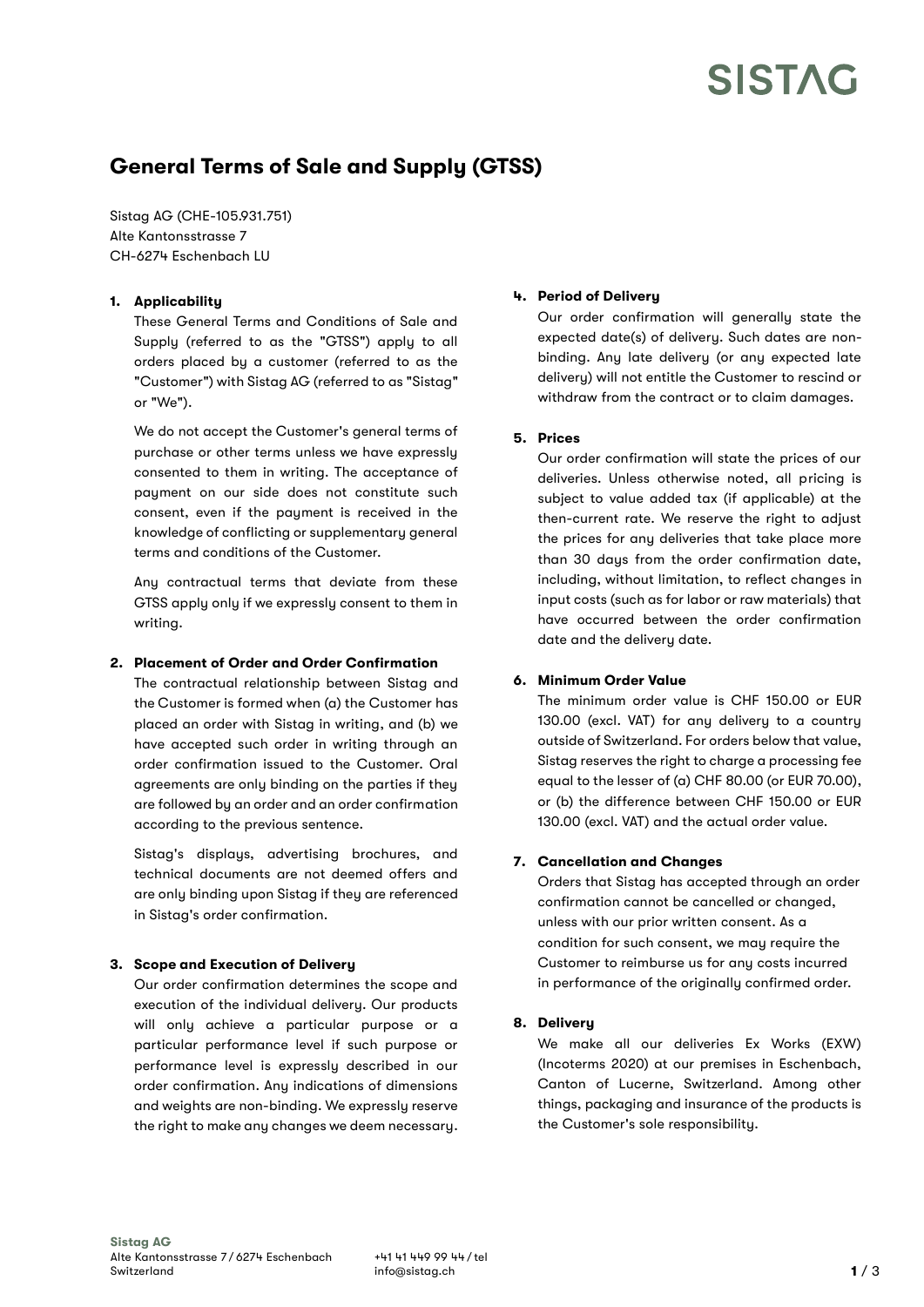# **SISTAG**

#### 9. Paument Term

Unless we agree otherwise in writing, the Customer shall pay our invoice within 30 days from when the products are ready for dispatch at our premises.

#### 10. Storage

If the Customer requests the products to be stored on our premises for reasons for which we are not responsible, we may charge a storage fee amounting to 0.5% of the invoiced amount for each month begun, starting one month after notice is given that the products are ready for delivery. Such storage occurs at the Customer's sole risk and expense and neither postpones our invoice nor the due date for the Customer's payment obligations.

#### 11. Reservation of Ownership

The Products delivered by us remains our property until such time as full payment has been rendered. We are entitled to have a reservation of ownership registered in the relevant registries at any time. The Customer is obliged to cooperate with any measures required to protect our property.

#### 12. Warranty

We warrant that our products are and will remain free of material defects for a period of 12 months from the date of delivery (the "Warranty Period"). Our warranty is excluded if any defect is the result of (a) natural wear and tear, (b) any maintenance of the products in any manner contrary to our then-current instructions, (c) any failure to follow our then-current operating instructions, (d) excessive loads, (e) unsuitable operating conditions, or (f) chemical or electrolytic influences, corrosion, erosion, cavitations, or the like. Further, if the defect can be traced to the material or workmanship of one of our upstream suppliers, we warrant our products only to the extent that our supplier has provided a corresponding warranty to us.

The Customer must carefully examine the products upon delivery and immediately notify us in writing of any defects. Defects whose nature render them detectable only after delivery, even where the product was examined upon delivery with reasonable care, must also be reported immediately in writing upon their discovery.

During the Warranty Period and upon being so requested in writing by the Customer, we agree to undertake as quickly as reasonably possible the repair, or at our option the replacement, of any parts of our products demonstrably rendered defective or unusable due to a material defect. Replaced parts become our property. We bear only the costs incurred by the repair or the replacement of defective products at our premises in Eschenbach, Canton of Lucerne, Switzerland. If for any reasons a repair must be done outside of our premises, all additional costs thereby incurred are charged to the Customer.

To the maximum extent permitted by applicable law, this section 12 states the entire obligations and liabilities of Sistag towards the Customer in connection with defects of the products to the exclusion of any statutory rights or remedies of the Customer. Without limitation, the Customer is not entitled to the warranty remedies of price reduction or rescinding/withdrawing from the contract nor to claim any damages.

#### 13. Confidentiality

The Customer and Sistag agree to maintain confidentiality of facts and data that are neither in the public domain nor generally accessible. In case of doubt, facts and data must be treated in confidence. In particular, Sistag's quotations and order confirmations as well as drawings, descriptions, figures, and other technical information are confidential and are not allowed to be divulged to third parties.

#### 14. Force Majeure

If we are delayed, hindered in, or prevented from performing any or our obligations by an event that is beyond our reasonable control (including, without limitation, war, natural disasters, fire, flood, earthquake, pandemics, explosions, sabotage, acts of terrorism, riot or civil commotion, criminal acts, embargos, revolutions, labor disputes, or accidents), then our obligations will be suspended for as long as such event continues.

The Customer acknowledges the ongoing worldwide existence of the COVID-19 pandemic and agrees that such pandemic is a continuing event beyond Sistag's reasonable control, which may have direct or indirect consequences on the